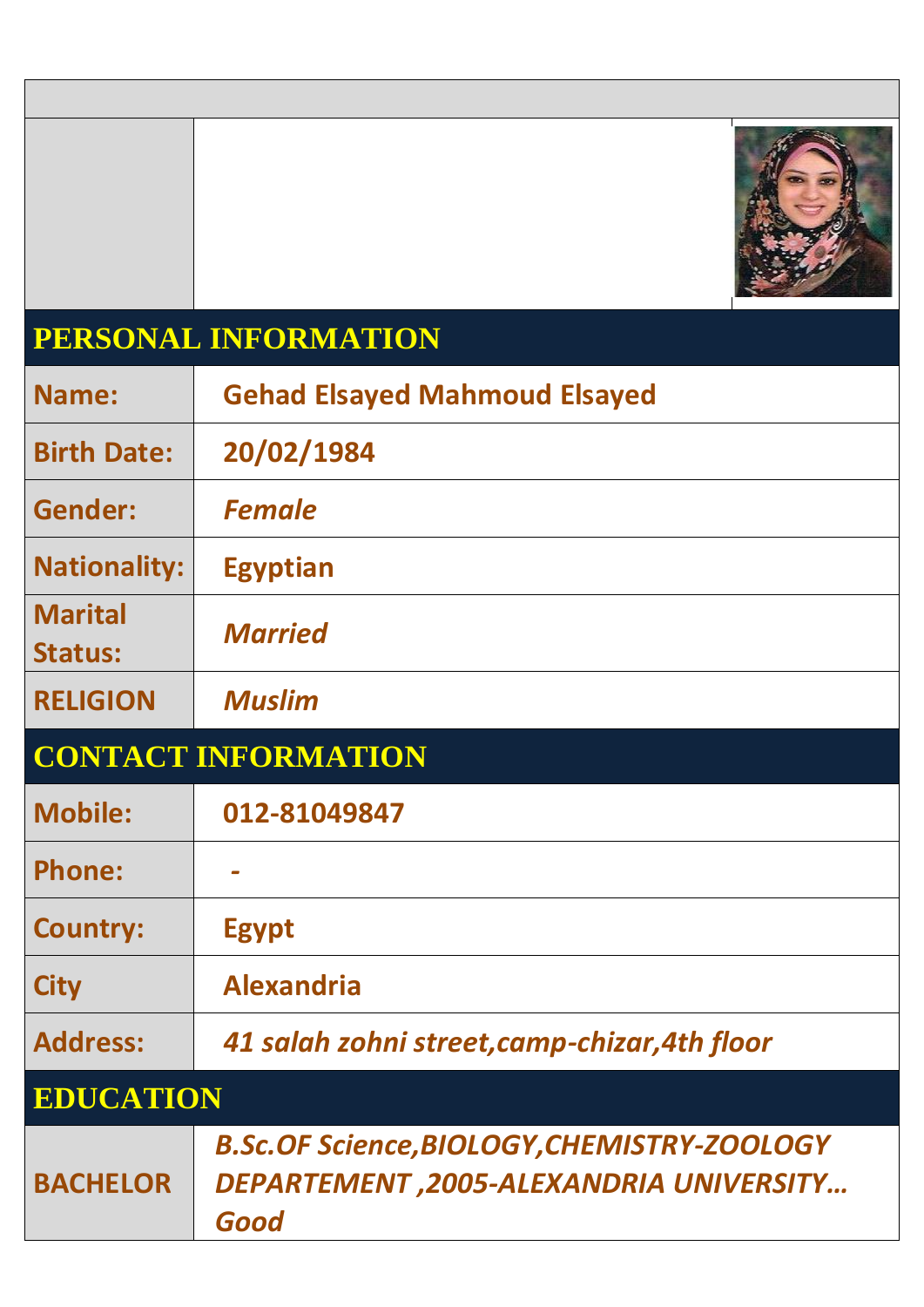| <b>DIPLOMA1</b>                   | <b>BIOCHEMISTRY 2006 - Faculty of science,</b><br>ALEXANDRIA UNIVERSITY V.Good                                                                                                                                                                                                                                                                                                                                          |
|-----------------------------------|-------------------------------------------------------------------------------------------------------------------------------------------------------------------------------------------------------------------------------------------------------------------------------------------------------------------------------------------------------------------------------------------------------------------------|
| <b>DIPLOMA 2</b>                  | <b>ORGANIC CHEMISTRY 2007 Faculty of science,</b><br><b>ALEXANDRIA UNIVERSITY  V.Good</b>                                                                                                                                                                                                                                                                                                                               |
| <b>MASTER</b>                     | <b>CELL BIOLOGY AND GENETICS 2012 Faculty of</b><br>science, ALEXANDRIA UNIVERSITY  Excellent                                                                                                                                                                                                                                                                                                                           |
| <b>Pre PHD</b>                    | In cell biology & genetics 2014 Faculty of science,<br><b>ALEXANDRIA UNIVERSITY  Excellent</b>                                                                                                                                                                                                                                                                                                                          |
| <b>Researches</b>                 | <b>Still working on (Insulin gene therapy).</b>                                                                                                                                                                                                                                                                                                                                                                         |
| <b>SKILLS</b>                     |                                                                                                                                                                                                                                                                                                                                                                                                                         |
| <b>COMPUTER</b>                   | - ICDL CERTIFICATE, from Faculty of<br><b>Science, Alexandria university, 2008.</b><br>- ICDL CERTIFICATE, from Ministry of Communications<br>and Information Technology-Egypt, 2010.                                                                                                                                                                                                                                   |
| <b>Training</b><br><b>Courses</b> | - ISO standard for laboratories, 2015 Faculty of<br>science, ALEXANDRIA UNIVERSITY<br>- Managing crises and disasters and preparing<br>evacuation plans, 2016 Faculty of science,<br><b>ALEXANDRIA UNIVERSITY</b><br>- How to use fire extinguishers, 2016 Faculty of<br>science, ALEXANDRIA UNIVERSITY<br>- Chemical hazards, safety and occupational health,<br><b>2016 Faculty of science, ALEXANDRIA UNIVERSITY</b> |
| <b>Languages</b>                  | <b>ARABIC:</b> Native or bilingual proficiency<br><b>ENGLISH:TOEFEL CERTIFICATE, ALEXANDRIA</b><br><b>UNIVERSITY 2011</b>                                                                                                                                                                                                                                                                                               |